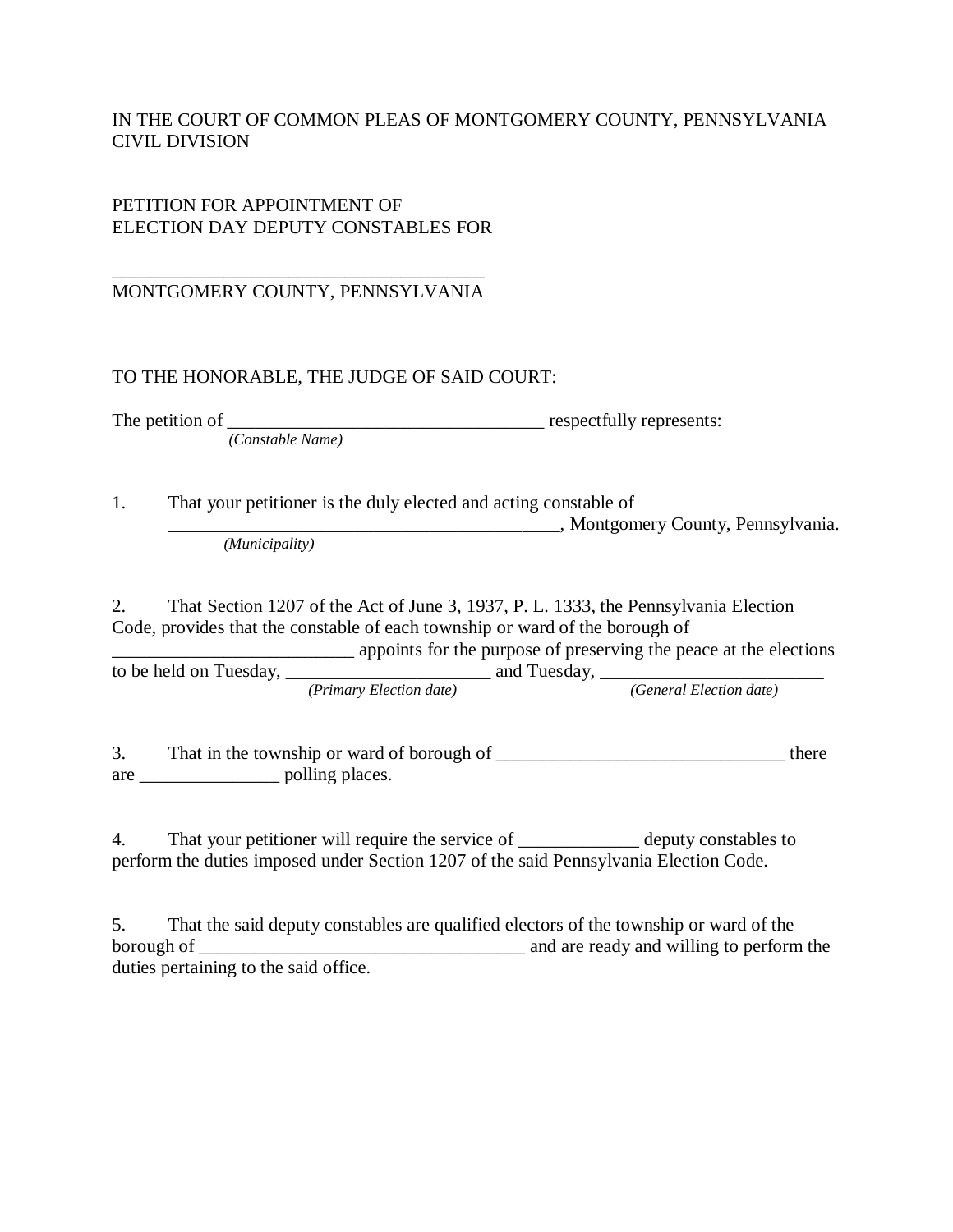## **ELECTION DAY DEPUTY CONSTABLE APPOINTEES**

| Appointee Registered Name    |         |  | Appointee Registered Name    |       |
|------------------------------|---------|--|------------------------------|-------|
|                              | Address |  | Address                      |       |
| City, State Zip              |         |  | City, State Zip              |       |
|                              |         |  |                              |       |
| Phone                        | Email   |  | Phone                        | Email |
| <b>Election Day District</b> |         |  | <b>Election Day District</b> |       |
|                              |         |  |                              |       |
| Appointee Registered Name    |         |  | Appointee Registered Name    |       |
| Address                      |         |  | Address                      |       |
| City, State Zip              |         |  | City, State Zip              |       |
| Phone                        | Email   |  | Phone                        | Email |
| <b>Election Day District</b> |         |  | <b>Election Day District</b> |       |
|                              |         |  |                              |       |
| Appointee Registered Name    |         |  | Appointee Registered Name    |       |
| Address                      |         |  | Address                      |       |
| City, State Zip              |         |  | City, State Zip              |       |
| Phone                        | Email   |  | Phone                        | Email |
| <b>Election Day District</b> |         |  | <b>Election Day District</b> |       |
|                              |         |  |                              |       |
| Appointee Registered Name    |         |  | Appointee Registered Name    |       |
| Address                      |         |  | Address                      |       |
| City, State Zip              |         |  | City, State Zip              |       |
| Phone                        | Email   |  | Phone                        | Email |
| <b>Election Day District</b> |         |  | <b>Election Day District</b> |       |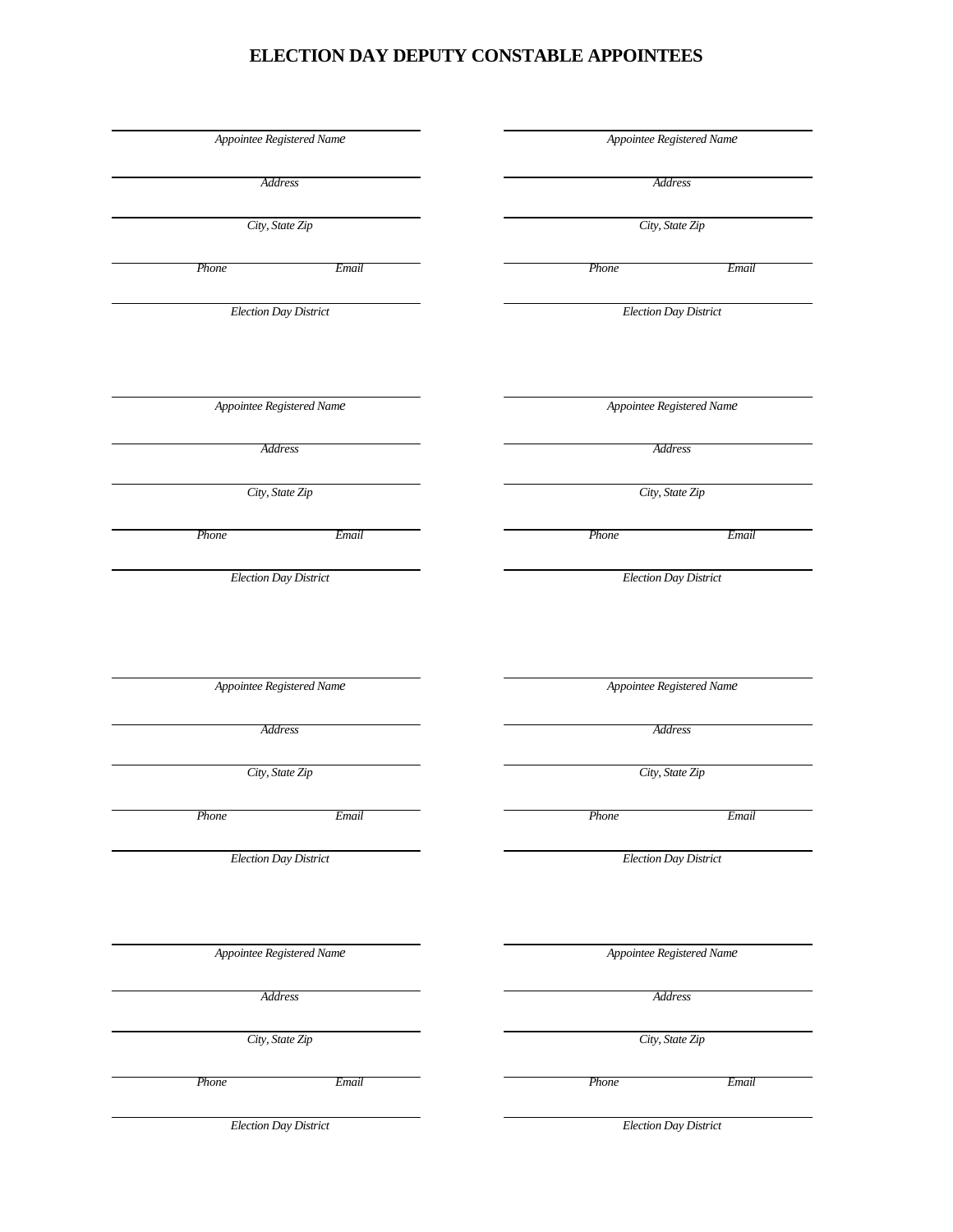STATE OF PENNSYLVANIA

 SS. COUNTY OF MONTGOMERY

BEING DULY SWORN according to Law depose and say that the facts set forth in the foregoing petition are true and correct to the best of my knowledge, information and belief.

Constable

\_\_\_\_\_\_\_\_\_\_\_\_\_\_\_\_\_\_\_\_\_\_\_\_\_\_\_\_\_\_\_\_\_\_\_\_\_\_\_\_\_\_

Sworn to and subscribed before me this \_\_\_\_\_\_\_\_\_\_\_\_\_\_\_\_day of \_\_\_\_\_\_\_\_\_\_\_\_\_\_\_\_\_\_\_\_\_\_\_  $A.D. 20$ \_\_\_\_\_.

\_\_\_\_\_\_\_\_\_\_\_\_\_\_\_\_\_\_\_\_\_\_\_\_\_\_

Notary Public